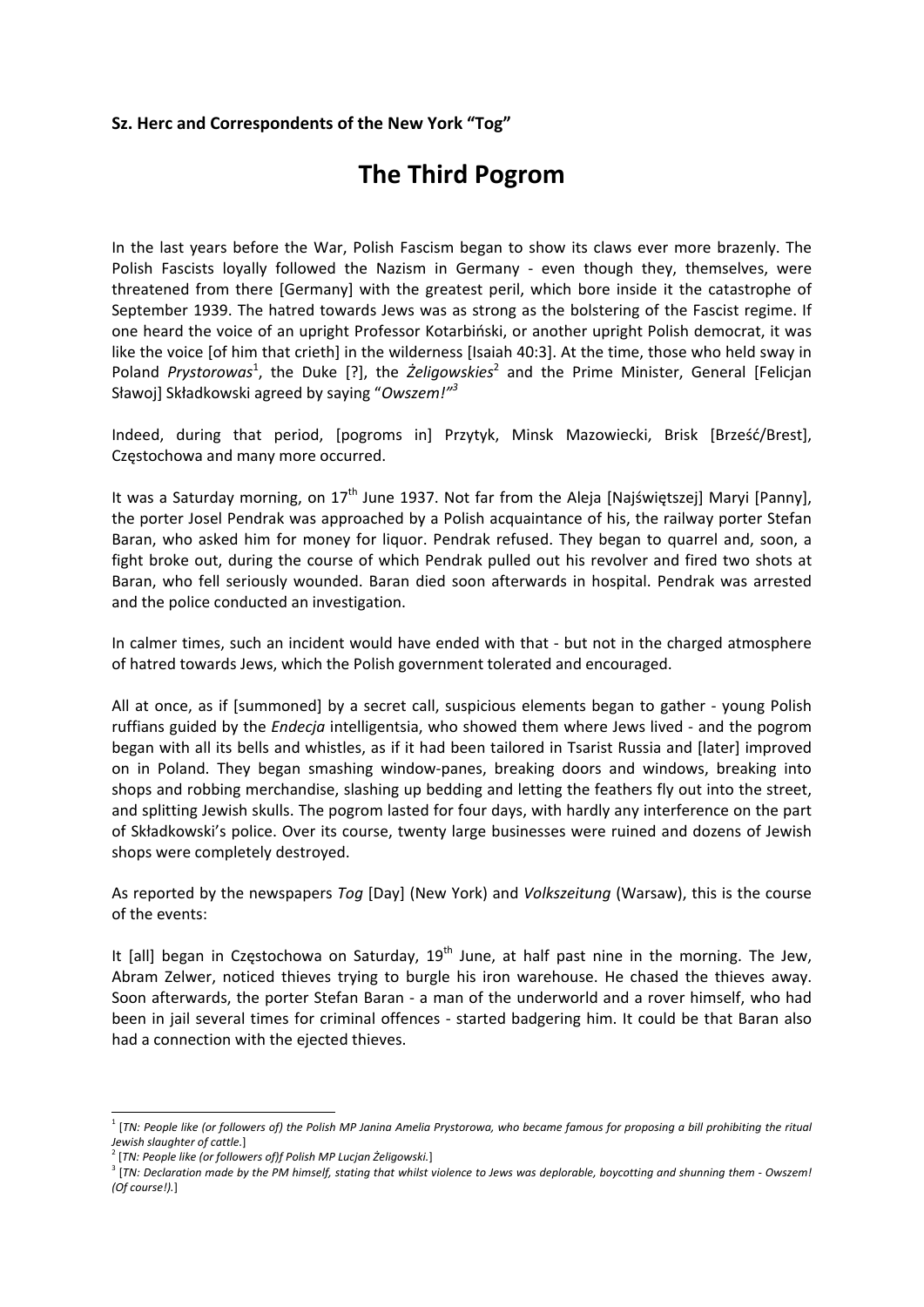During the altercation between Zelwer and Baran, the thirty-six-year-old meat-wagon driver, Josef Pendrak, happened to pass by. He intervened, taking the part of the harassed Jew. During the fight, Pendrak fired two shots from a revolver, killing Baran.

This incident occurred in the morning and yet, in actuality, the pogrom only broke out ten hours later, around six in the evening. Over the course of these ten hours, the *Endecja* Party organised the supposedly "spontaneous" flaring up of "popular anger". Special messengers on motorcycles were sent, by the *Endecja* headquarters, to the surrounding townships and villages, who mobilised the dark characters who, in fact, filled the streets of Częstochowa in the evening. They were joined by bands of local men of the underworld, as well as school youths and part of the intelligentsia. Together, they set out to demonstrate and throw stones at the Jewish windows. Inscriptions appeared on Polish shops - "Catholics." The Christians put religious icons and crosses in their windows.

Once the pogrom was already underway, the local police notified the central powers in Warsaw that the incident bore no serious character, and that they would manage without special police reinforcements. The police's "neutral" stance invigorated the hooligans' murderous behaviour even more and the pogrom flared up with a wild impetus.

On Saturday night (19<sup>th</sup> June) after, in the city centre, an array of shops had been demolished and the window‐panes of the Jewish homes [and] businesses in several streets had been shattered, the remainder of the night from Saturday to Sunday went by in relative peace.

Meanwhile, however, the frenzied Christian mob began storming Jewish houses on the city's periphery, robbing and demolishing Jewish houses and anything that came to hand.

Thus, an array of Jewish shops was torn down in Częstochówka (a suburb). Anything of any value at all was robbed or destroyed. In this manner, the residence of the bakery proprietor Ufner was smashed, as well as those of Friszman, Fajwlowicz and Rozenzaft. A terrible attack took place on ul. Warszawska 338, at the home of Kopl Haberman, all of whose furniture and bedclothes were destroyed. In addition, they stole 150 *złoty* from him and wounded him seriously himself, as well as beating his wife.

All this happened on Saturday. (We provide, below, the names of the injured and a list of the streets where the attacks took place in Częstochowa). On Sunday, the hooligans became even more aggressive. If on Saturday they waited until dark, on Sunday they already performed their fine pogrom work in broad daylight.

The sum of the events of the pogrom's second day (Sunday) was terrible. The part of town in question looked dreadful. Pieces of glass projected from the beautifully arranged shop‐windows; broken shelves and bits of merchandise were strewn about on the pavement in front of the shops. Metal blinds had been smashed apart by heavy blows from the benches that usually line the *Aleje*. It was not enough that the hooligans were armed with axes, knives, hammers and iron [rods] - they also utilised the municipal benches in the streets.

Not even the *szkoła powszechna* (public school<sup>1</sup>) was spared. But all this went according to a plan: children were sent to this children's school. Christian children, aged 14‐15, broke all the school's window-panes with stones and smashed up the benches and all the furniture inside it.

 <sup>1</sup> [*TN: In English in the original.*]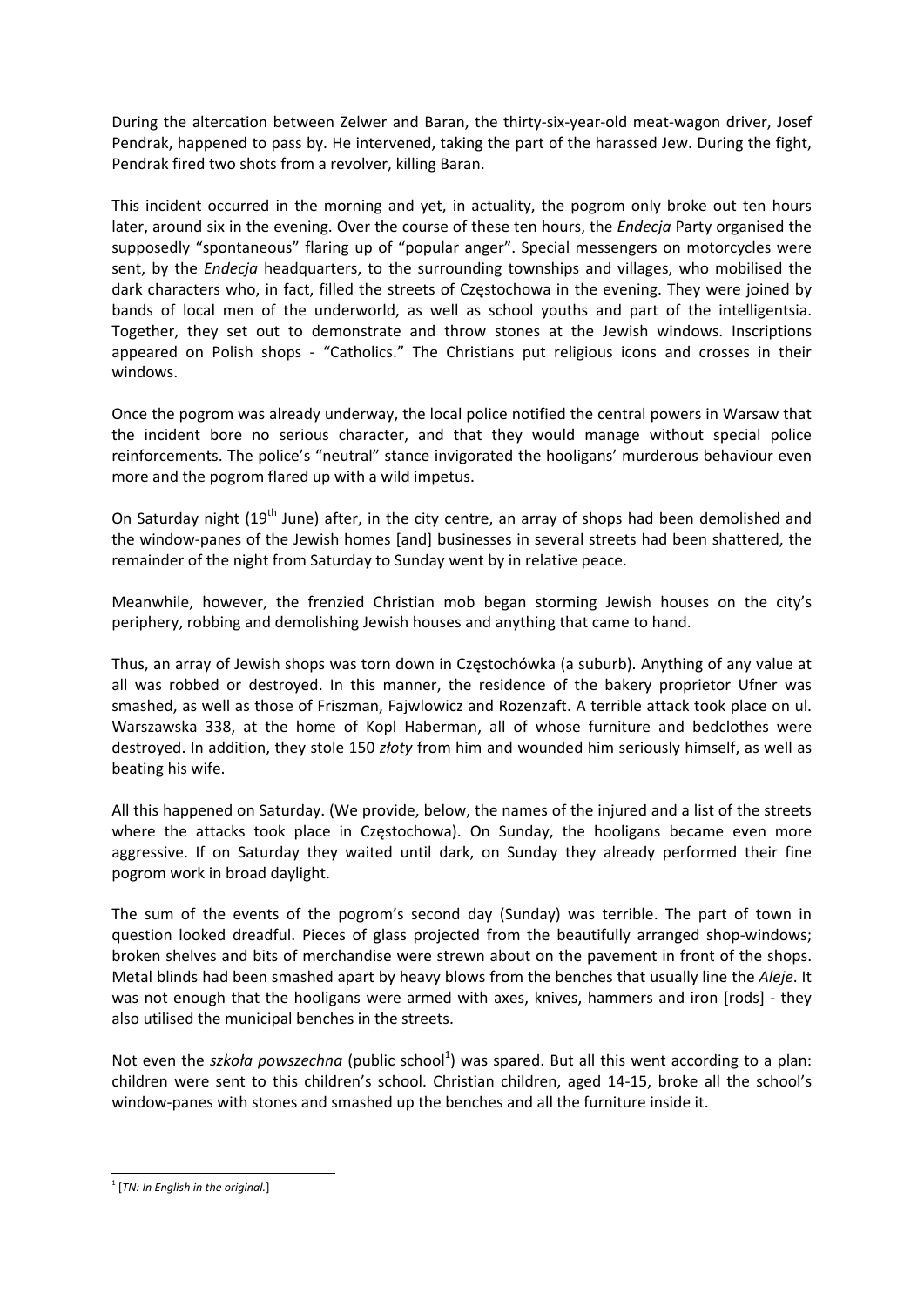This is one of the things the hooligans did. For example, on ul. Jasnogórska, Wajnblum's house was being built [and] it was not yet completely finished. they tore it down, without leaving even one tiny plank.

According to a series of testimonies, respected Christian merchants showed the hooligans which shops were Jewish and what needed to be destroyed. One certain Zygmunt Orlowski, from the Third *Aleja* 36, led the whole band, commanding it with an axe in hand.

A large part of the mob carried valises and satchels with them, with which to be able to take away the stolen goods. Some of the women, barefoot, came to town for the work and fitted themselves with a pair of shoes on the spot, in the robbed shop.

There were cases of the hooligans beating some Christians, having mistaken them for Jews due to their appearance. A comical fact was, that it did not help the apostate Dr Wajnblum at all that he had hung up sacred icons in his window – they still broke all his window-panes.

With the intercession of the *Starosta* [District Administrator] to an array of communal activists, measures were taken to restore the peace. Mayor [Jan Teodor] Szczodrowski also intervened with the *Starosta* as soon as the disturbances began and he also, personally, issued an announcement to the population.

The DeputyMayor, Professor Dziuba (PPS), attests to having personally seen how the hooligans were looting unmolested. When he drove away from the Magistrat (City Hall<sup>2</sup>) in a motorcar, bands of hooligans hurled stones at him.

On Sunday afternoon, the second day of the pogrom, the situation worsened even further. The Jewish *Kehilla* held a special session and, as a result, telegrams were sent to Prime Minister General Składkowski, the *Wojewoda* [Governor] of Kielce and the District Court Prosecutor. The contents of the telegram were that the situation in Częstochowa was a threatening one and that the Jewish populace did not have the benefit of appropriate protection.

On Sunday evening, a rumour spread to the effect that the real slaughter of Jews would only first take place on Monday. The police telephoned *Kehilla* President Jakow Rozenberg and warned him that they had intelligence that an attack on the *Kehilla's* premises was being planned. With that, the police asked him to ring them immediately when the attack began. But one hour later, the phone in the *Kehilla* premises "suddenly" ceased to function. They approached the Main Post [Office] regarding the repair of the phone. There, they had an excuse at the ready ‐ "We cannot repair the telephone today, because today is Sunday". Thus, the *Kehilla* was, meanwhile, left without a phone.

The entire work, [reminiscent] of the Black Hundreds<sup>3</sup>, was carried out methodically, according to the meticulously laid plans of the *Endecja* members' pogrom command post. Suffice it to say that, when the pogrom was in full force, the local *Endecja* newspaper, the *Goniec Częstochowski*, published a detailed list of the streets where the Jews had, as yet, not been robbed. The *pogromczykes* had the most accurate information as to which building, shop and even [individual] flat inside a building belonged to Jews.

With nightfall, the situation turned tenser. The mob, which had gathered in different parts of town, became larger and took on a provocative demeanour – openly threatening that, at night (on Sunday), the real "wedding" would take place.

 <sup>2</sup> [*TN: In English in the original.*]

<sup>3</sup> [*TN: Ultra‐nationalist movement in Russia, noted for its racism, incitement to pogroms, etc.*]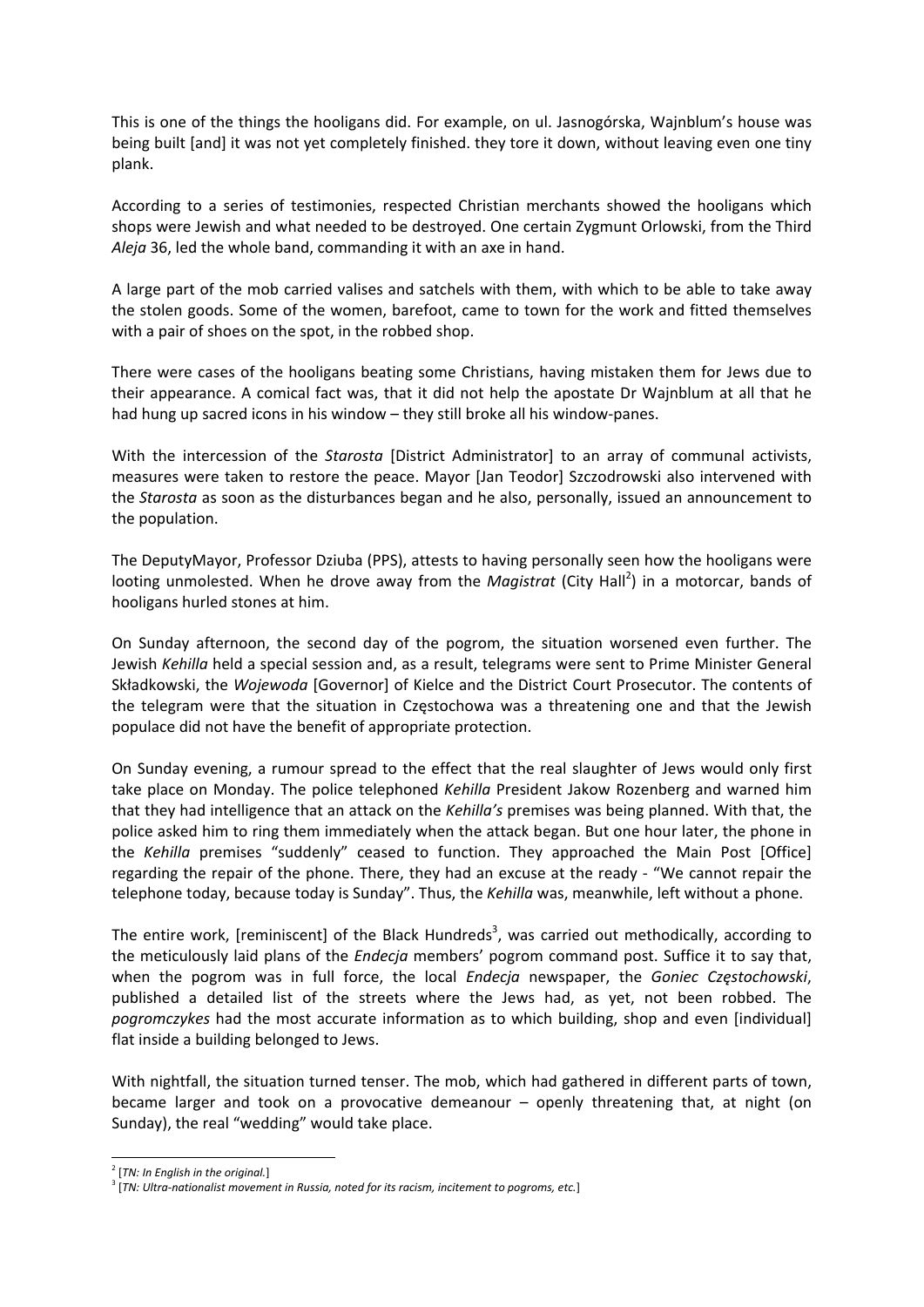Meanwhile, information was received to the effect that an order had arrived from the Central Government to come out against the *pogromczykes* with full rigor and [that] a special emissary from the Interior Ministry had arrived for that purpose. At about nine in the evening, energetic police deployment could, in fact, be noticed and, within a short while, all the streets were cleared. Seeing that here, on ul. Warszawska that it would be hard to do anything, a gang of young hooligans set off for ul. Garncarska, with the objective of "making merry". But, seeing a large group of Jewish labourers gathered there, they dispersed. Thus, Sunday night passed peacefully.

On Monday morning ( $21<sup>st</sup>$  June), movement in town was very animated - but all the Jewish shops remained closed and strong police patrols stood on the street corners. In the night, at about three o'clock, the funeral of the slain Baran was held under heavy police guard. All day long, Jews streamed to the *Kehilla* premises in order to report the damages they had suffered.

On Monday afternoon, when they became aware that the funeral of the slain Baran would take place that night, a crowd several thousand strong gathered around the hospital, demanding that they be given the victim's corpse. The mood was charged. Individual assaults on Jews began once more. Only after an intervention on the part of the Jewish *Kehilla* did a strong police patrol first arrive, driving away the giant, agitated mob, which dispersed into the nearby alleys.

At around six o'clock in the evening, the news came that there was, once again, unrest in several streets. There had been attempts to set houses on fire. One band stormed the Study‐Hall and destroyed everything there. A fire was started on the corner of Mirowska and Garncarska. The fire‐ fighters, who were called out, extinguished the blaze. In the Old Market Square, a band of Christian women assaulted the mentally ill girl, Kurland, and beat her murderously. On the First Aleja, the cigarette kiosk of the Jewish war invalid, Abram Kawan, was set on fire.

The Mayor's calls for peace were constantly torn down. An illegal announcement by the *Endecja* people, filled with goading and venom, appeared in town. The previous day, a crowd of a couple of thousand had gathered at the grave of the stabbed [?] Baran. "Corresponding" speeches had been held.

On Tuesday (22nd June), *Wojewoda* [Provincial Governor] [Władysław] Dziadosz arrived from Kielce and took over command of Częstochowa. Bishop [Teodor] Kubina turned to all Catholics with an appeal calling them to keep their peace.

This same "spiritual shepherd", however, concurrently assured them that he understood the justified agitation of the Polish masses and that he, too, was of the opinion that the spilt blood of the Pole Baran needed to be avenged. The antisemitic press only printed precisely the part of the Bishop's letter where he validated revenge.

On Tuesday, a delegation of the PPS visited the *Wojewoda* and discussed, with him, the state of affairs in the city. The *Wojewoda* promised that the peace would not be disturbed under any circumstances. That same day, in many factories, work ceased for a short time and a delegate was sent, from each factory, to the *Wojewoda*. Once more, he assured that no excesses [viz. acts of violence] would be permitted. Mounted police constantly patrolled the streets.

On Nadrzeczna, Garncarska and Senatorska streets, on Monday night, groups of workers drove away a band of hooligans that had grouped together to mount an attack ‐ but the police who arrived also drove the groups of workers.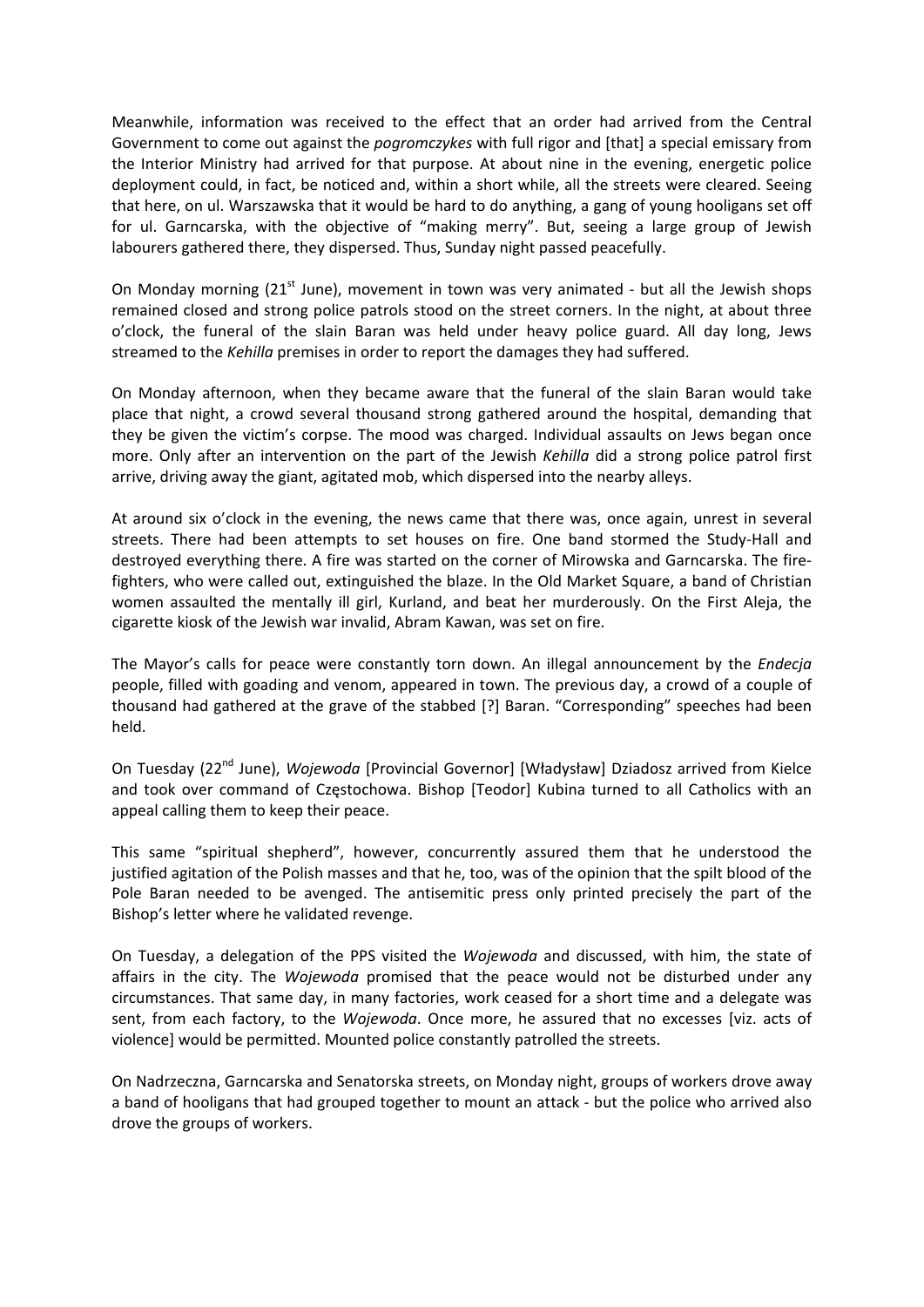Over the course of Tuesday, numerous telegrams arrived in Częstochowa from relatives abroad, enquiring after the health of their relatives. The telegrams came from America, the Land of Israel, France and England. At that time, American citizen Nuchem Kot happened to be in Czestochowa. He sent a telegram to the American Consul regarding the events, over which the Częstochowa police

interrogated him for many hours.

On Tuesday evening, delegations of Jewish and Polish workers were sent, from a number of factories, to the Wojewoda, Dr Dziadosz, to the Starosta and [to] the Labour Inspector. The factory workers, Comrades Kozłowski, Liberman, Baluszkiewicz and Entelis declared, before these governmental representatives, that they ardently protested against the fact that antisemitic hooligans were still rampaging in various parts of town. The delegation spoke on behalf of the workers of the following factories: Metros 1 and Metros 2, the Horowicz & Co metal factory, Kosmos, Deres, Zylbersztajn and others.

That same day was Market Day but, for security reasons, the police did not let the peasants into the city.

It is characteristic that the Polish antisemitic press justified the pogrom and spoke of the hooligans' offensives with great delight. They tried as hard as they could to prove that Jewish goods had only been destroyed, but not stolen. The Socialist Robotnik [The Worker], on the other hand, did in fact report that there had been robberies.

Such an atmosphere of terror reigned in the city that no lawyer was willing to on the defence of Josl Pendrak

The bloodied sum total of the pogrom was about 75 injured Jews, some of whom had serious wounds. The material damage to Jewish property reached around 200,000 złoty. Some 150 Jewish shops were damaged, of which about thirty were completely plundered. It was the large Jewish businesses on the main streets which emerged with the least damages, because the police's vigilance was stronger there. Those who suffered the most, of course, were the poor Jewish shopkeepers and, first and foremost, the market vendors - who no longer dared open their little stalls in the non-Jewish area in the post-pogrom atmosphere. Around fifty Jewish families were left completely without food and were forced to resort to charity.

## Partial Estimate of the Material Damages to the Częstochowa Jews Following the 1937 pogrom

(according to the list sent to the Joint on 6<sup>th</sup> July 1937)

Damages in Polish gilden [złoty]:

- 95 partially destroved shops: broken windows and installations 15,300; damages in goods -41,800.
- 28 completely destroyed shops: broken windows and installations 9,000; damages in goods  $-22.000.$
- Destruction to two craftsmen's workshops: broken installations 1,500; damages in goods -1,000.
- About 25-30 completely destroyed dwellings 10,000.
- Destruction to farms and gardens 500.
- Destruction to Jewish Kehilla property: synagogues, study-hall, mikye [and] abattoir 10,000.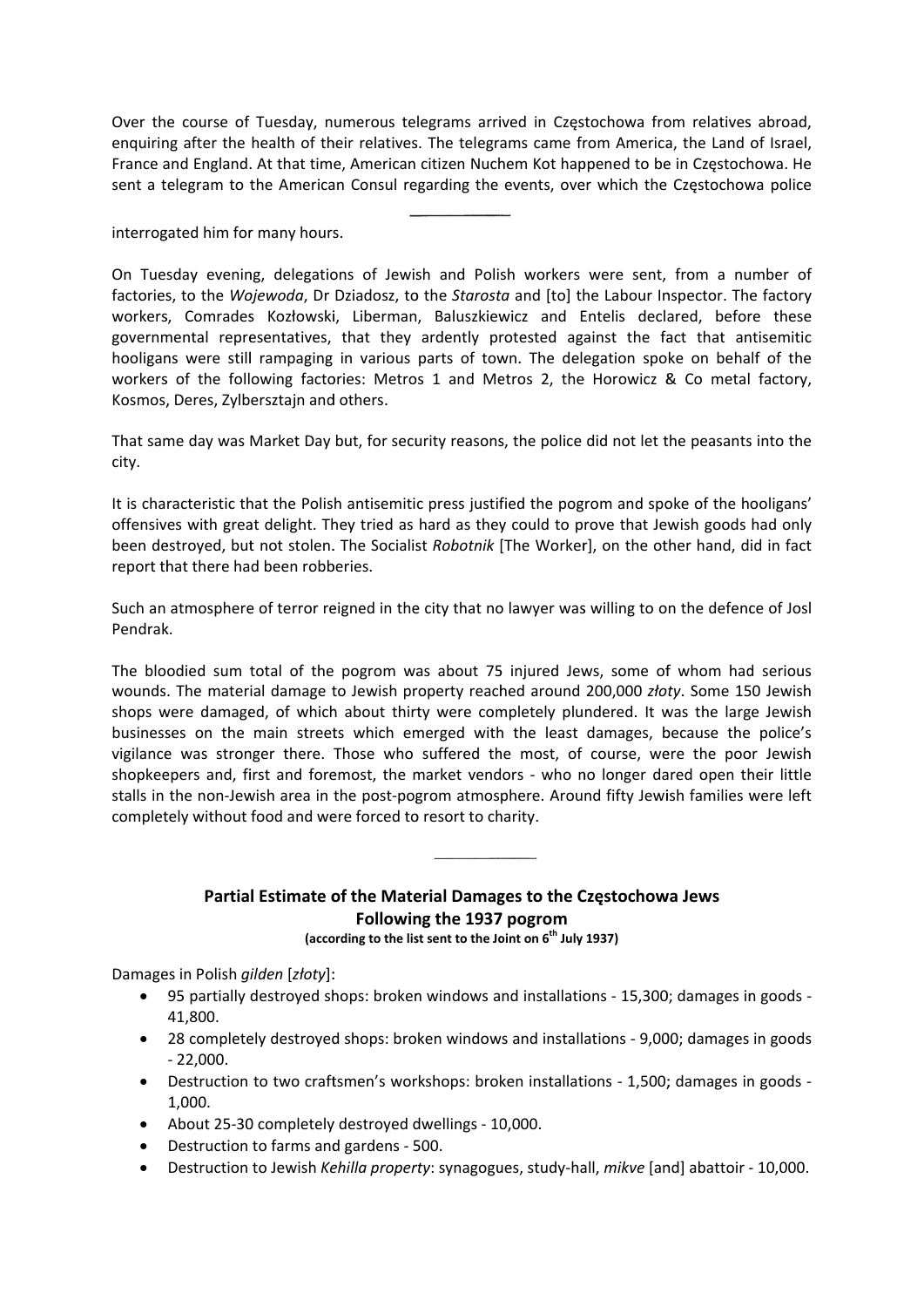- Destruction to the New Synagogue 1,000.  $\bullet$
- Damages to the Jewish Gymnazjum 250.  $\bullet$
- Besides this, 15,000 broken window-panes 30,000.  $\bullet$

#### Sum total of damages: 142,350 złoty.

## The Victims of the Pogrom in 1937

**Dwellings:** 

#### Murdered:

Nussen Lipowski

#### Wounded:

Abram Plawner Majlich Szapiro Josef Częstochowski Grylak Dr Ignacy Szrajber (gymnazjum teacher) Lajb Birenbaum Abram Czarny **Icchok Czarny** Mrs Abramowicz

## Robbed and demolished Jewish institutions. dwellings, businesses, synagogues, study-halls, and communal institutions:

The Study-Hall - ul. Nadrzeczna The old synagogue - ul. Nadrzeczna The New Synagogue (all the windowpanes were broken) - ul. Wilsona The Jewish Gymnazjum - ul. Dąbrowskiego The People's Bank<sup>4</sup> - Aleja 7 Craftsmen's Union - Aleja 12 OZE<sup>5</sup>Centre - in Kamińsk [sic Kamyk?], next to Czestochowa "Raj Dziecięcy" [Children's Paradise] - toy shop Rozencwajg - sweets shop Najman - photographer's establishment Strug - wooden products factory, ul. Strażacka Perlman - hat shop, ul. Ogrodowa Farberg-Kaller - butcher's Mali<sup>6</sup> Berg (Jewish apostate) - "Luna" cinema Biber - liquor shop, ul. Narutowicza Bialek - Ostatni Grosz, butcher's Szpigelman - glass shop, First Aleja Altman - grocer's, ul. Dabrowskiego Brzoski – frame factory, ul. Sułkowskiego "Sztuka" [Art] - photographer's establishment Epsztajn – fruit shop, ul. Piłsudskiego

Kopl Haberman, shopkeeper Heilenberg [Ajlenberg], baker Wajsenberg, joiner Dr Leopold Kohn, industrialist (a bomb was thrown at his house) Daniel Dzialowicz - ul. Jasnogórska Redlenski - ul. Narutowicza Kusznir - ul. Narutowicza Galster - Third Aleja Dr Torbeczko - ul. Katedralna Abram Czarny - ul. Warszawska Chune Majorczyk - ul. Warszawska Josef-Ber Nachtigal - ul. Nadrzeczna 2 Hercke Dilewski - ul. Mirowska 10-12

#### **Businesses and industrial enterprises:**

Klinber - timber warehouse, set on fire Kamioner - timber warehouse, set on fire Abram Brajtler - mill Frug - furniture factory Rolnicki - book dealership Wainryb - colonial goods Rzonsinski - haberdashery shop "Plutos"- chocolate shop Langer  $-$  shoe shop Stawski - confectionary

#### Shops (branches [of business] not specified):

Granek Lenczycki Rotmil Erner "Helena" Józefowicz Kroze Librowicz Fiszman Galster Estraich

<sup>6</sup> [TN: As this given name does not appear to exist, we surmise it is either a nickname (possibly "Mały" – "Little") or a misprint; we have as yet been unable to find this individual's name in any records.]

<sup>&</sup>lt;sup>4</sup> [TN: According to the address (Aleja 7), this was the Bank Spółdzielczy (Cooperative Bank).]

<sup>&</sup>lt;sup>5</sup> [TN: Russian acronym of the Society for Safeguarding the Health of the Jewish Population, which in Poland was known as the "TOZ."]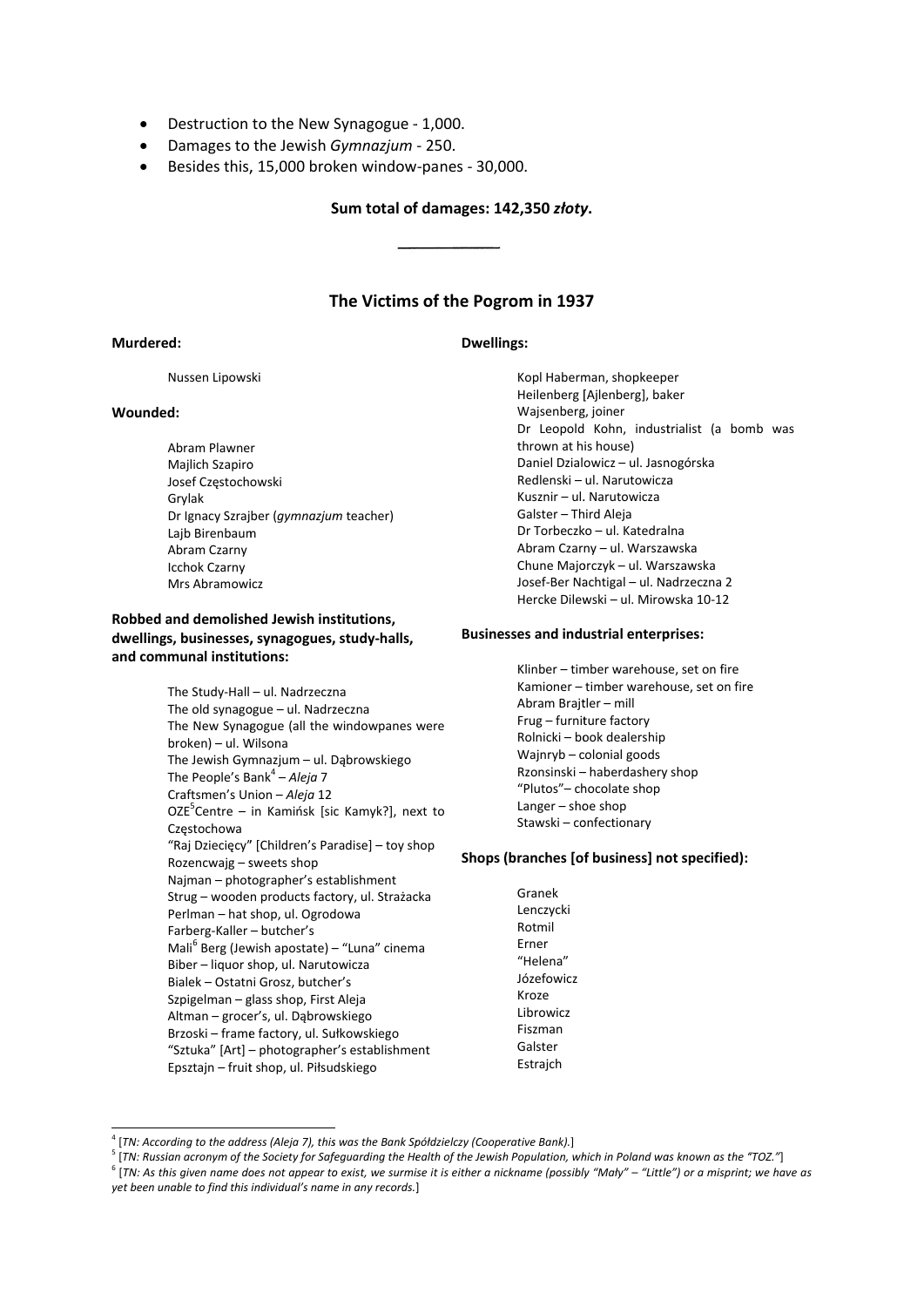Soon after the pogrom, a few judicial processes, with a bearing on the events, were held. Of the *pogromczykes* arrested ‐ of the 300 hooligans detained, sixty remained in custody ‐ some were tried, and ended up with minor penalties of a few months in jail. Josef Pendrak, on the other hand, had a severe trial – for him, the prosecutor demanded the death penalty.

His trial was prepared with lightning speed - by the thirteenth day after the shooting. He was brought to court with his hands in chains. At the trial, this is how the accused, Josef Pendrak, described the course of the tragic incident:

On ul. Wały [Generała Józefa] Dwernickiego, he had come upon three Christian boys, who were speaking with the son of the owner of the iron warehouse, Zelwer. Just then, Stefan Baran came along, leading a cart. He ran up against him with the wagon's shaft, with the clear intention of striking him a blow. Zelwer needed to go into town, and was fearful. He, Pendrak, offered to escort him there.

The newly‐arrived Baran (a twenty‐five‐year‐old giant) came at Pendrak and said, "What do you want, you leprous Jew? Are you such a great warrior?"

At that very moment, Baran threw off his jacket, took up a stone and set upon Pendrak. The latter warned him that, if the stone was thrown, he would shoot. Baran pulled back a little, went to stand behind the three boys, and began throwing rocks. Pendrak retreated and shouted at boys to move away over to the wall. Pendrak then fired the revolver, hitting Baran.

At the *Court of First Instance*, the accused was defended by the renowned Warsaw lawyers, Ludwik Honigwil (a Bundist) and Jan Dąbrowski (Polish Socialist). While the prosecutor wanted the death penalty, the investigating judge was working in the direction of a more lenient punishment. When Adv. Honigwil arrived in Częstochowa, the investigating judge called him over to him and urged him to conduct his defence on the grounds that the accused had merely crossed the boundaries of necessary self‐defence when in danger.

At the trial, the prosecutor demanded the death penalty. In the deliberations of the three judges before pronouncing the verdict, the chairman of the court supported the prosecutor's demand, but the other two judges were decisively opposed, and thus the verdict was reached ‐ life imprisonment.

Pendrak's trial was held for a second time on 26<sup>th</sup> October 1937 at the *Court of Appeals* in Warsaw. The defence appealed in order to achieve two goals: reducing the penalty and changing the motives of the verdict. The two previous defenders were now joined by a third - the famous lawyer Leon Berenson.

The course of the appeal trial was favourable to the defence. In his address, the speaker, Judge Kramer, stressed that, in the course of the trial in the *Court of First Instance*, at the District Court in Częstochowa, no evidence had been provided that the convicted Pendrak had carried out the murder due to racial hatred, as the motive had been given in the District Court's verdict. He also pointed out that Josef Pendrak was known as a decent man, while Baran had been tried and punished numerous times for drunkenness and resisting police.

The *Court of Appeals* did not acknowledge the motive of racial hatred, and also lessened the penalty to thirteen years in prison. The motive given for decreasing the punishment was that Pendrak's attitude towards Baran had been as to an underground character (in the *First Instance*, the motive of